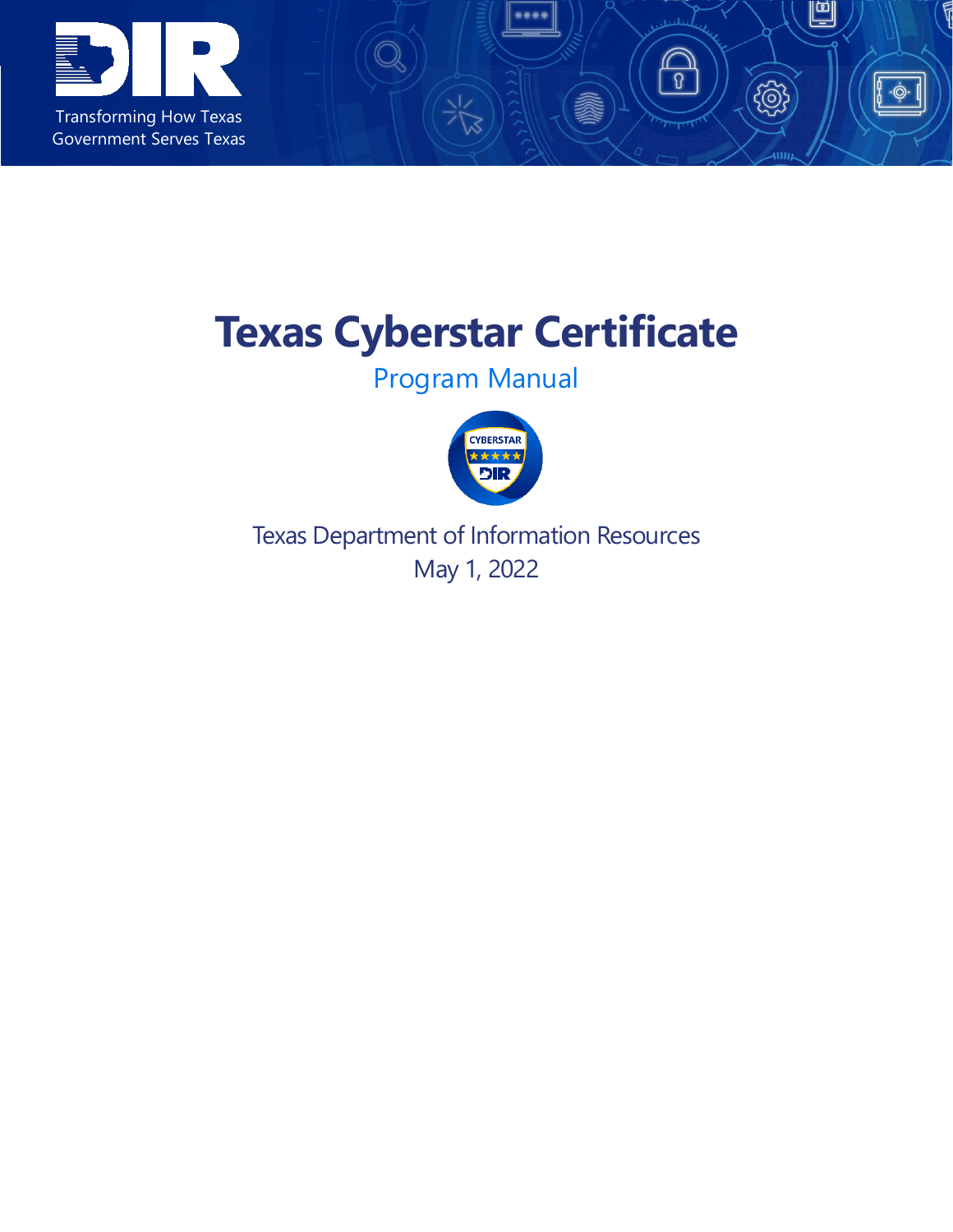# **Contents**

 $\begin{matrix} 0 \end{matrix}$ 

 $\sqrt{\phi}$ .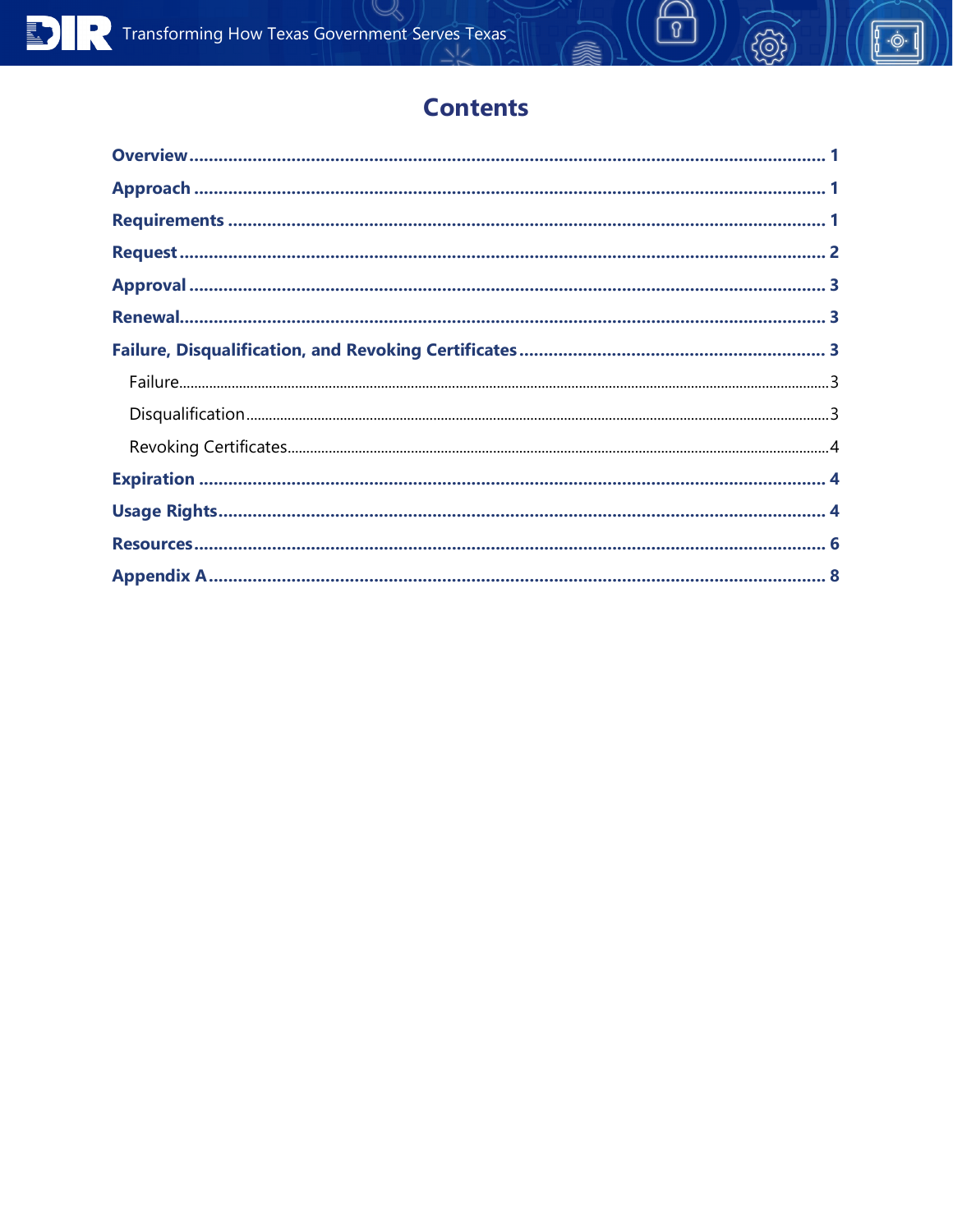#### <span id="page-2-0"></span>**Overview**

Texas Government Code (TGC), section [2054.5181,](https://statutes.capitol.texas.gov/Docs/GV/htm/GV.2054.htm#2054.5181) requires the state cybersecurity coordinator to establish a Cyberstar Certificate Program to recognize public and private entities in Texas that implement the best practices for cybersecurity. The state cybersecurity coordinator is part of the Office of the Chief Information Security Officer (OCISO) within the Texas Department of Information Resources (DIR). The state cybersecurity coordinator and OCISO are responsible for overseeing cybersecurity in Texas, including developing and sharing best practices so entities will be better positioned to prevent and respond to cybersecurity threats.

This document describes the requirements to obtain and maintain a Cyberstar certificate. The certificate indicates the entity's compliance with the program's established requirements and does not alter any other regulatory or statutory obligations.

# <span id="page-2-1"></span>**Approach**

The cybersecurity coordinator seeks to provide support and resources to strengthen security throughout Texas. The Texas Cyberstar Certificate Program enhances this goal by encouraging cybersecurity best practices and promoting some of DIR's services and recommendations to public and private sector entities. Entities certified through the program may include the certification in advertisements and other public communications.

The Texas Cyberstar Certificate is recognition of an organization's commitment to cybersecurity best practices and to being a good organizational cybercitizen in the Texas cybercommunity. It does not validate an organization's overall cybersecurity program or its ability to withstand an attempted cyber breach, hack, attack, etc.

#### <span id="page-2-2"></span>**Requirements**

In alignment with Government Code section 2054.5181, the state cybersecurity coordinator, in consultation with the Texas Cybersecurity Council, selected the following five criteria for entities seeking to obtain a Cyberstar certificate. An entity must:

1) Adopt a cybersecurity risk management program including:

- a) Executing a leadership declaration that affirms security as a priority.
- b) Identifying a representative to serve as a liaison for security matters.
- c) Developing and routinely updating security policies that align with the organization's security priorities.
- d) Including information security in procurement processes.
- 2) Provide appropriate training and information for employees by:
	- a) Ensuring employees supporting the program or product annually complete a DIR-certified cybersecurity training program.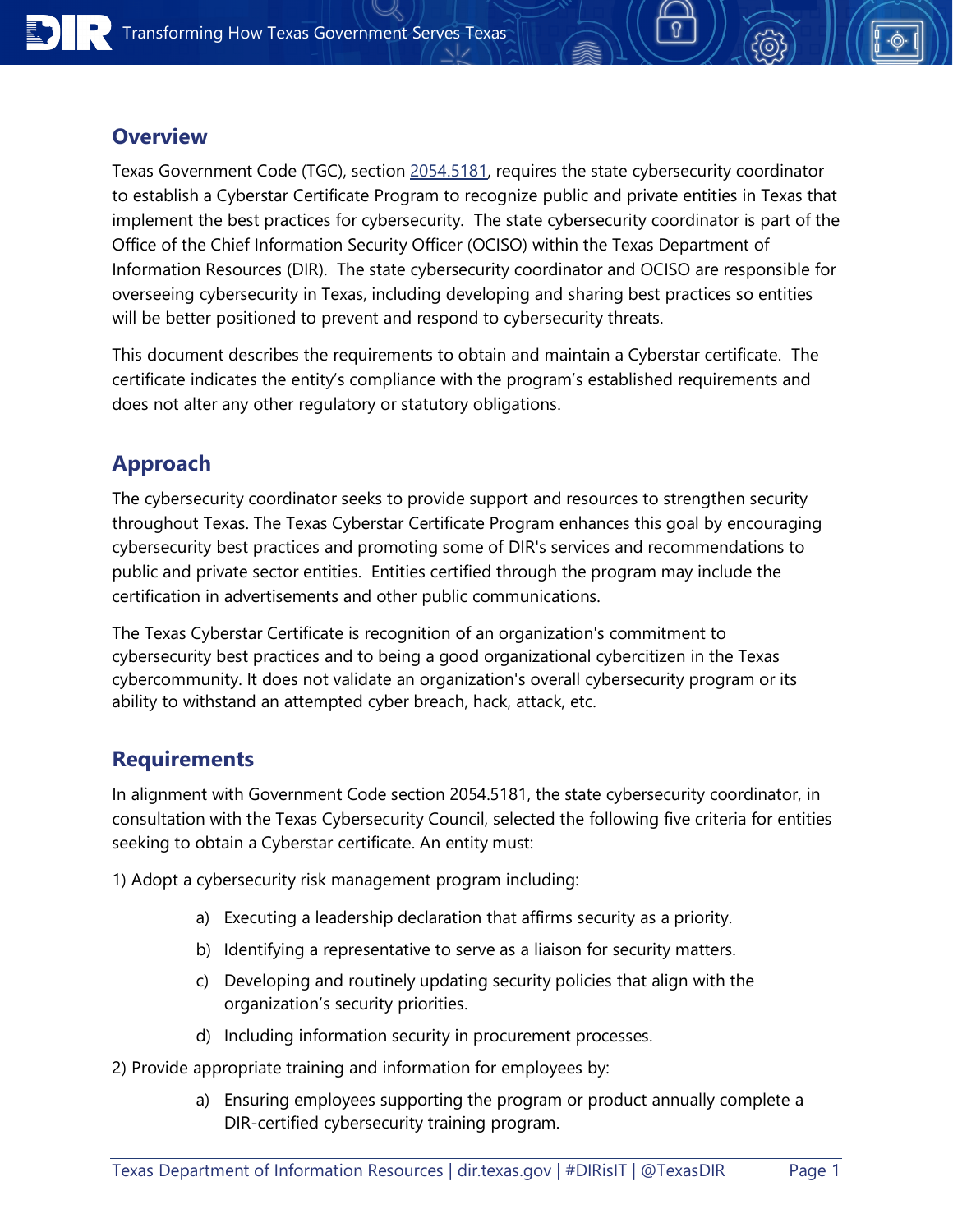b) Maintaining compliance with DIR's published Information Resources Employees Continuing Education Guidelines for Cybersecurity.

3) Maintain consistency with National Institute of Standards and Technology (NIST) standards for cybersecurity by:

- a) Adopting a security framework that is aligned with NIST, ex. the Texas Cybersecurity Framework.
- b) Implementing and testing back-ups.
- c) Developing and testing an incident response plan.
- d) When procuring cloud services, prioritizing TX-RAMP certified products.
- 4) Incorporate public service announcements to encourage cybersecurity awareness by:
	- a) Issuing public service announcements to promote cybersecurity awareness or leveraging social media platforms to share best practices with customers.
- 5) Coordinate with local and state governmental entities by:
	- a) Sharing information with the community through joining the Texas Information Sharing and Analysis Organization (TX-ISAO). Additional engagement activities could include participating in a regional cybersecurity working group, implementing a mutual aid agreement for security incidents, or partnering with a school to sponsor a Cyber Patriot team or promote CyberStart America.

# <span id="page-3-0"></span>**Request**

Entities seeking to obtain a Cyberstar certificate can request the form on the DIR website, https://dir.texas.gov/information-security. Certificates will be awarded within each calendar year. Entities will be required to provide:

- Entity information:
	- $\triangleright$  Name (as registered with the Texas Comptroller of Public Accounts, for private sector)
	- $\triangleright$  Mailing address
	- $\triangleright$  Phone number
	- $\triangleright$  Website
- ❖ Requester information:
	- $\blacktriangleright$  Legal name
	- $\triangleright$  Title
	- $\triangleright$  Work mailing address
	- $\triangleright$  Work phone number
	- $\triangleright$  Work email address
- $\cdot \cdot$  The name of the program or product the entity is requesting a Cyberstar certificate for.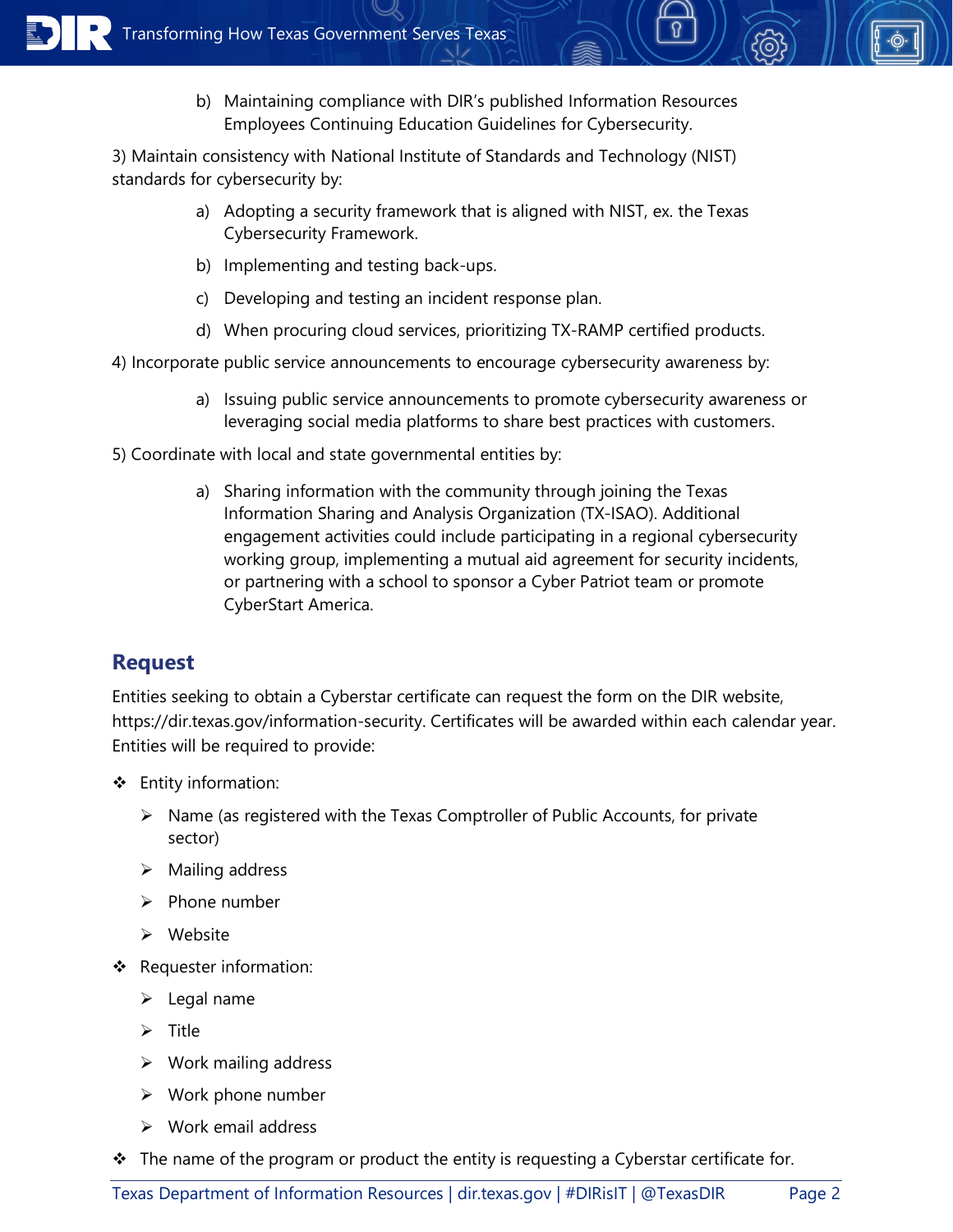

- $\cdot$  Information that demonstrates the entity is meeting the certificate requirements:
	- $\triangleright$  Copy of leadership declaration affirming security as a priority, signed by a member of executive management.
	- $\triangleright$  Name and contact information for representative serving as liaison for security matters.
	- $\triangleright$  Selected DIR certified cybersecurity training program.
	- $\triangleright$  The name of the adopted security framework.
	- $\triangleright$  Details on how the entity is incorporating public service announcements to encourage cybersecurity awareness.
	- $\triangleright$  Details on how the entity is coordinating with local and state governmental entities.

The requester, and by correlation the entity that the certificate is being requested for, will be required to digitally sign a certification that they are compliant with all the requirements.

<span id="page-4-0"></span>Additional information may be requested to determine compliance.

#### **Approval**

Upon receiving each request, DIR will evaluate the program information and will review each application for conformance to the best practices and standards listed above.

#### <span id="page-4-1"></span>**Renewal**

Entities seeking to have their programs reapproved after an initial certificate must submit a request via the DIR website.

#### <span id="page-4-2"></span>**Failure, Disqualification, and Revoking Certificates**

Certain activities and conditions may cause an entity to fail or to be disqualified from earning a Cyberstar certificate. Additional conditions will cause the immediate revocation of any certificates, as outlined below. DIR will provide reasoning for each failure, disqualification, or revocation and the entity may resubmit a request for certificate after remediation of any issues.

#### <span id="page-4-3"></span>**Failure**

If an entity fails to achieve a Cyberstar certificate because it failed to provide the required information or to meet the criteria required for a certificate, that entity may not reapply for a Cyberstar certificate until the first anniversary of the unsuccessful request.

#### <span id="page-4-4"></span>**Disqualification**

Conditions that disqualify an entity from a Cyberstar certificate include the following:

 $\cdot \cdot$  If the entity is owned, wholly or in part, by an individual or other entity that is banned from doing business with or within either the United States of America or the State of Texas; or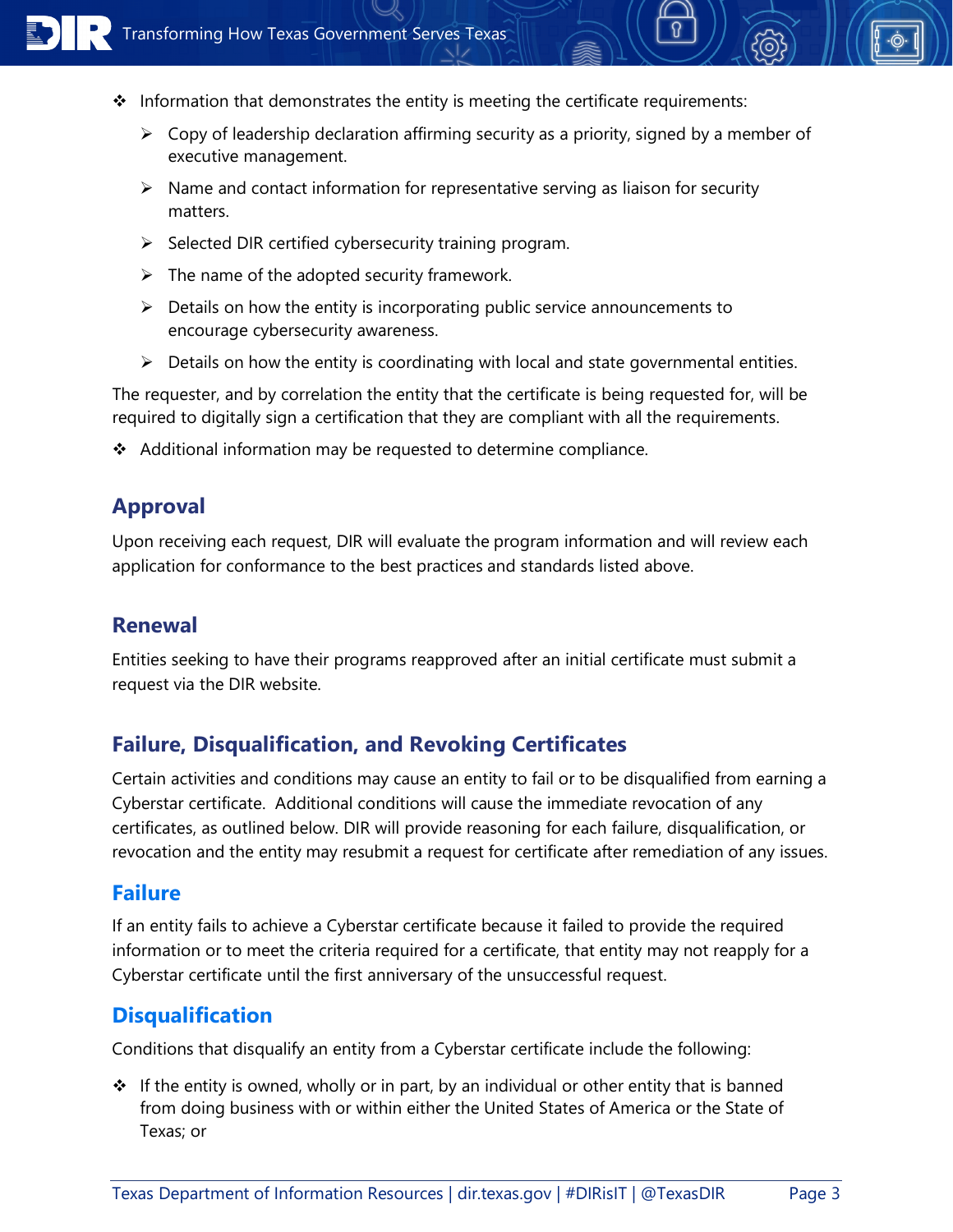- The entity being barred from access to critical infrastructure as defined in Texas Business and Commerce Code chapter 113; or
- Appearance on the Texas Comptroller or Public Accounts' debarred vendor list, during the period of their disbarment.

Entities that have been disqualified may not apply for a certificate until the condition that resulted in their disqualification has been removed or first anniversary of their last request, whichever is later.

# <span id="page-5-0"></span>**Revoking Certificates**

If an entity that received a Cyberstar certificate later meets any of the conditions for disqualification outlined above, any existing Cyberstar certificates awarded to that entity will be revoked.

A Cyberstar certificate may also be revoked under the following conditions:

- $\triangleleft$  Changing the name of the program that has been Cyberstar certified. Entities that change the name of the program must request a new certificate under the new name of the program.
- $\cdot$  Sale, dissolution, or merger in whole or in part, of the entity that has an interest in the Cyberstar-certified program. Any certified programs belonging to the entity must reapply for a certificate.
- \* The program awarded the Cyberstar certificate is the victim of a successful cyberattack. Entities may re-apply on the first anniversary of the cyberattack once they remediate all identified issues relating to the cyberattack and complete a new security assessment on the program.
- $\cdot \cdot$  There are material changes to the cybersecurity stance of the program that earned a Cyberstar certificate. Programs that make material changes to their cybersecurity stance must re-apply for a certificate.

# <span id="page-5-1"></span>**Expiration**

A Cyberstar certificate is valid only for the 12-month period immediately following the award of the certificate. This is in alignment with the training requirements necessary to be Cyberstar certified.

# <span id="page-5-2"></span>**Usage Rights**

Logos and certificate documents awarded as part of the Cyberstar program can be used as evidence of certification by the entire program. Only the appropriate logos awarded may be used in promoting the program's certificate status to customers, provided:

- ❖ The logo may not be modified in any way.
- $\cdot$  When displayed, the size of the logo is equal to or smaller than the program provider's logo.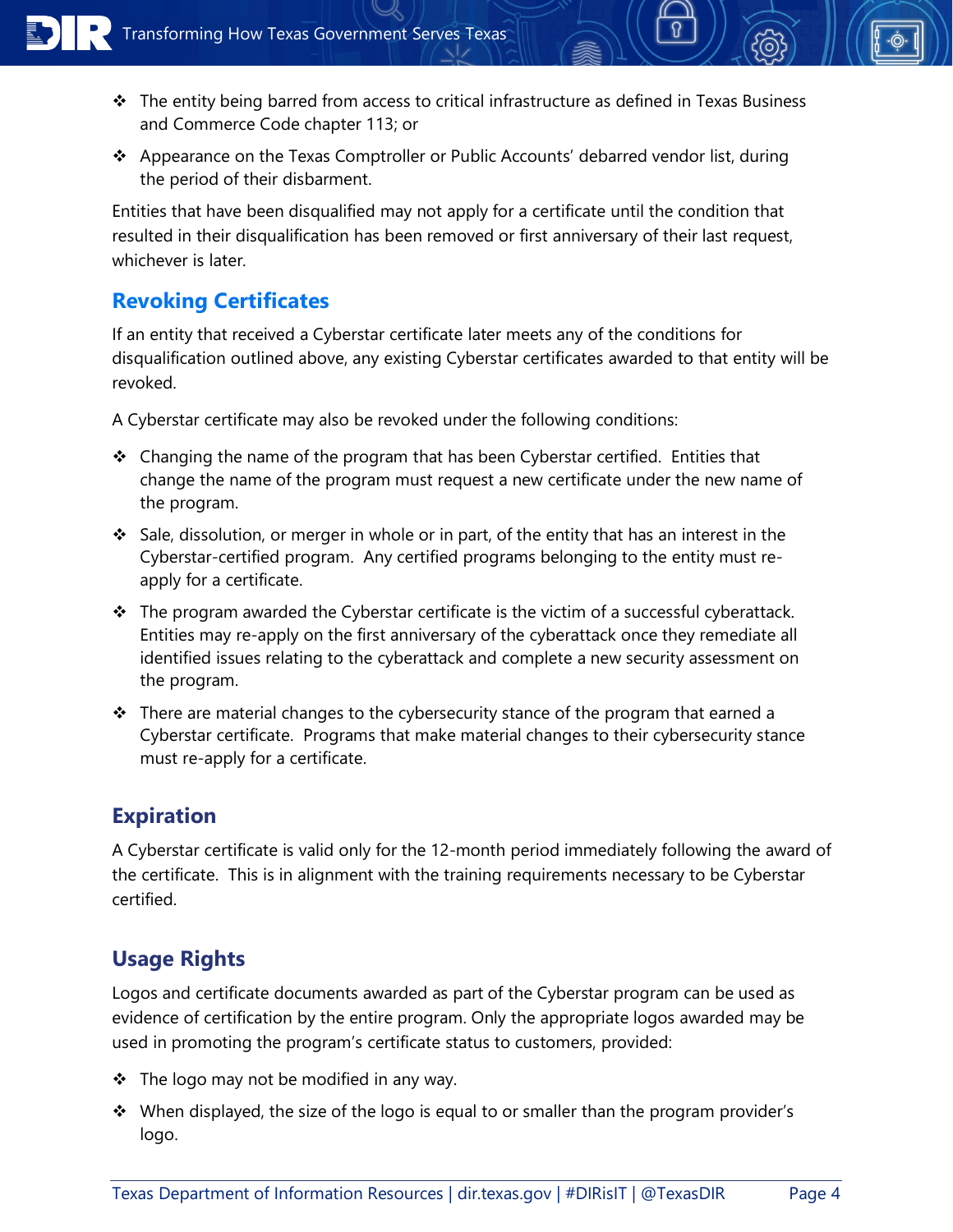

- \* The logo is used only to communicate the certificate status of the program to customers.
- \* No other use of the logo is authorized without obtaining prior written permission from DIR for use.

Logos may be updated each year with awarding of or renewal of certificate.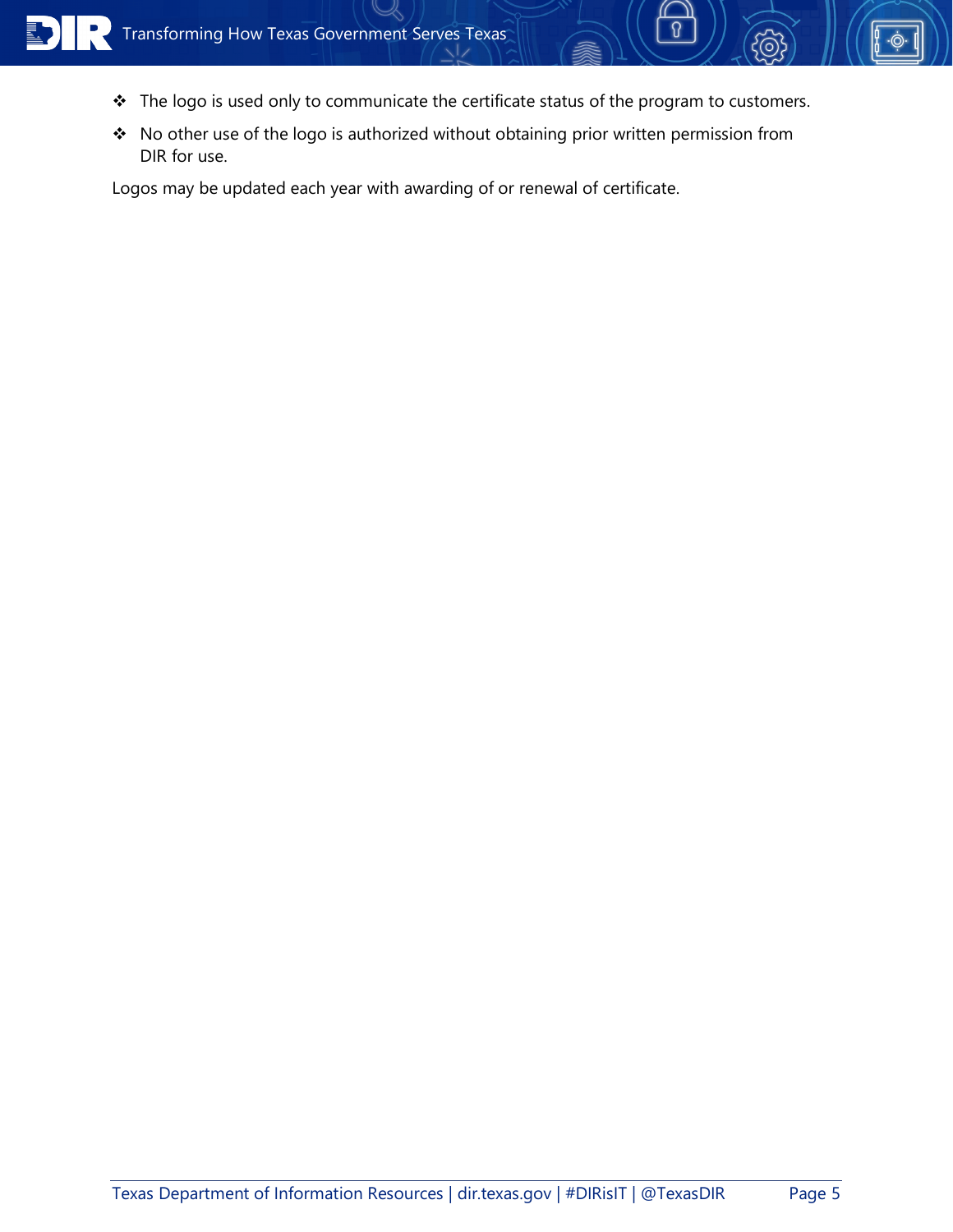#### <span id="page-7-0"></span>**Resources**

The following resources are provided to help entities meet the requirements to be awarded a Texas Cyberstar Certificate, under Section 2054.5181 of the Texas Government Code.

| <b>Requirement</b>                                                                                                                                          | <b>Resource</b>                                                                                                                                                                                      | Link                                                                                                                           |
|-------------------------------------------------------------------------------------------------------------------------------------------------------------|------------------------------------------------------------------------------------------------------------------------------------------------------------------------------------------------------|--------------------------------------------------------------------------------------------------------------------------------|
| 1a. Executing a<br>leadership declaration<br>that affirms security as a<br>priority.                                                                        | Leadership declaration<br>template                                                                                                                                                                   | See Appendix A                                                                                                                 |
| 1c. Developing and<br>routinely updating<br>security policies that<br>align with the<br>organization's security<br>priorities.                              | A library of<br>comprehensive<br>cybersecurity policy<br>templates from the SANS<br>Institute                                                                                                        | https://www.sans.org/information-<br>security-policy/                                                                          |
| 2a. Ensuring employees<br>supporting the program<br>or product annually<br>complete a DIR-certified<br>cybersecurity training<br>program.                   | Details on the certified<br>cybersecurity training<br>programs, including<br>criteria, how to request<br>certification of a training<br>program, and timelines<br>for training program<br>evaluation | https://dir.texas.gov/information-<br>security/statewide-cybersecurity-<br>awareness-training                                  |
| 2b. Maintaining<br>compliance with DIR's<br>published Information<br>Resources Employees<br><b>Continuing Education</b><br>Guidelines for<br>Cybersecurity. | Continuing education<br>quidelines for<br>cybersecurity training for<br><b>Information Resources</b><br>Employees                                                                                    | https://dir.texas.gov/resource-library-<br>item/information-resources-<br>employees-continuing-education-<br><b>guidelines</b> |
| 3a. Adopting a security<br>framework that is                                                                                                                | <b>NIST Standards</b>                                                                                                                                                                                | https://www.nist.gov/cyberframework                                                                                            |
| aligned with NIST, ex.<br>the Texas Cybersecurity<br>Framework.                                                                                             | Texas Cybersecurity<br>Framework                                                                                                                                                                     | https://dir.texas.gov/information-<br>security/security-policy-and-<br>planning/texas-cybersecurity-<br>framework              |
| 3c. Developing and<br>testing an incident<br>response plan                                                                                                  | <b>Texas DIR Incident</b><br>Response Team Redbook<br>Template                                                                                                                                       | https://dir.texas.gov/resource-library-<br>item/texas-dir-incident-response-<br>team-redbook-template                          |
| 3d. When procuring<br>cloud services,<br>prioritizing TX-RAMP<br>certified products.                                                                        | TX-RAMP is a state risk<br>and authorization<br>management program<br>that provides a<br>standardized approach for                                                                                   | https://dir.texas.gov/texas-risk-and-<br>authorization-management-<br>program-tx-ramp                                          |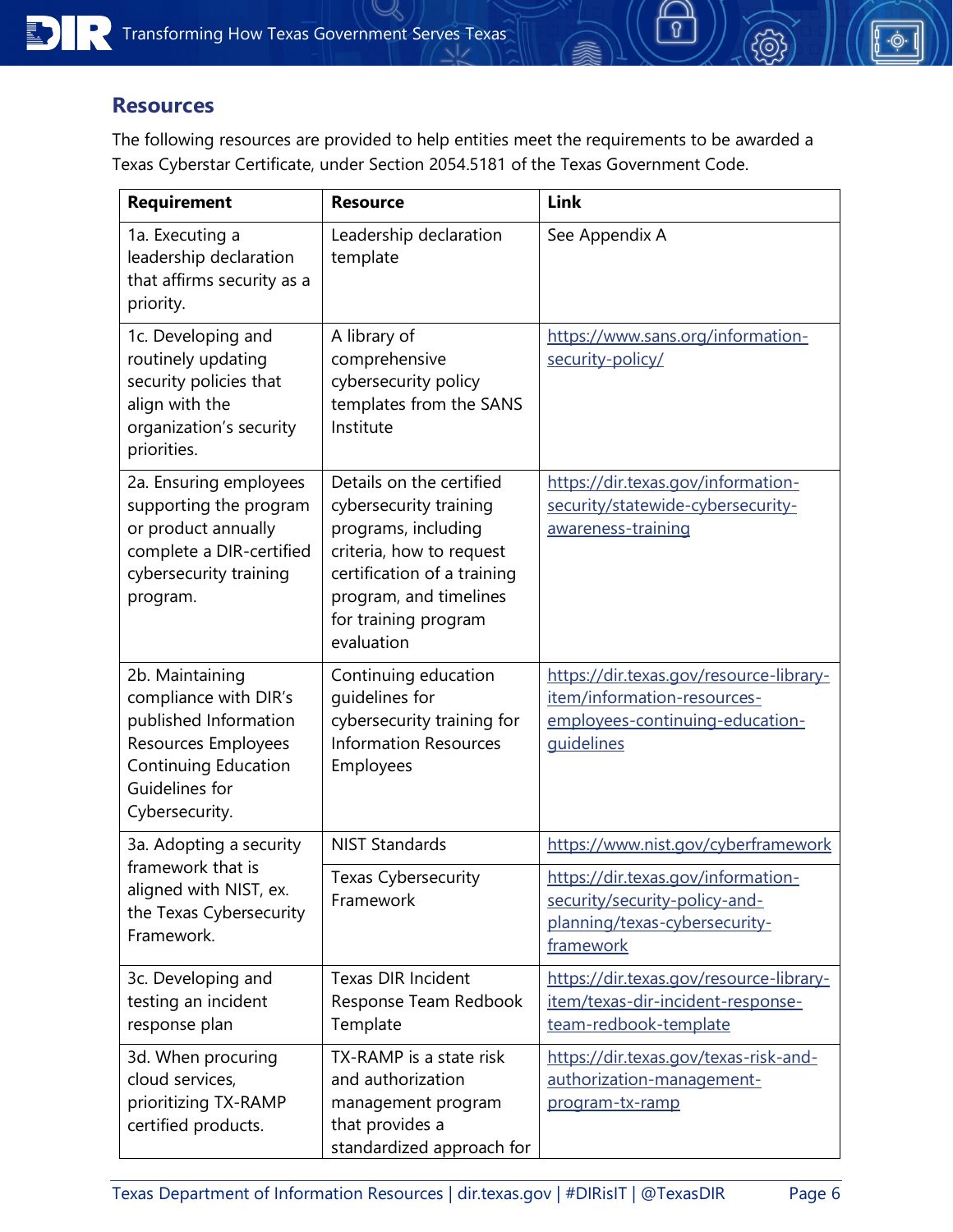| <b>Requirement</b>                                                                                                                                                                                                                                                                                                                                                                                                                                            | <b>Resource</b>                                                                                                                                                                                                                                                                                                                                         | Link                                                                                                         |
|---------------------------------------------------------------------------------------------------------------------------------------------------------------------------------------------------------------------------------------------------------------------------------------------------------------------------------------------------------------------------------------------------------------------------------------------------------------|---------------------------------------------------------------------------------------------------------------------------------------------------------------------------------------------------------------------------------------------------------------------------------------------------------------------------------------------------------|--------------------------------------------------------------------------------------------------------------|
|                                                                                                                                                                                                                                                                                                                                                                                                                                                               | security assessment,<br>authorization, and<br>continuous monitoring of<br>cloud computing services.                                                                                                                                                                                                                                                     |                                                                                                              |
| 5a. Sharing information<br>with the community<br>through joining the<br><b>Texas Information</b><br><b>Sharing and Analysis</b><br>Organization (TX-ISAO).<br>Additional engagement<br>activities could include<br>participating in a<br>regional cybersecurity<br>working group,<br>implementing a mutual<br>aid agreement for<br>security incidents, or<br>partnering with a school<br>to sponsor a Cyber<br>Patriot team or promote<br>CyberStart America. | The Texas ISAO is a forum<br>for entities in Texas,<br>including state agencies,<br>local governments, public<br>and private institutions of<br>higher education, and the<br>private sector, to share<br>information regarding<br>cybersecurity threats, best<br>practices, and remediation<br>strategies.                                              | https://dir.texas.gov/information-<br>security/txisao                                                        |
|                                                                                                                                                                                                                                                                                                                                                                                                                                                               | The Texas Framework for<br>Mutual Aid Agreements<br>for Security Incidents is a<br>framework for regional<br>cybersecurity working<br>groups to execute mutual<br>aid agreements that allow<br>state and local entities,<br>the private sector, and the<br>incident response team to<br>assist with responding to<br>a cybersecurity event in<br>Texas. | https://dir.texas.gov/resource-library-<br>item/texas-framework-mutual-aid-<br>agreements-security-incidents |
|                                                                                                                                                                                                                                                                                                                                                                                                                                                               | Cyber Patriot is a program<br>for students in grades K-<br>12 to inspire students<br>towards careers in<br>cybersecurity or other<br>science, technology,<br>engineering, and<br>mathematics (STEM)<br>disciplines.                                                                                                                                     | https://www.uscyberpatriot.org/                                                                              |
|                                                                                                                                                                                                                                                                                                                                                                                                                                                               | CyberStart America is a<br>program for students in<br>grades 9th-12th to learn<br>about cybersecurity<br>through a series of games<br>and challenges.                                                                                                                                                                                                   | https://www.cyberstartamerica.org/                                                                           |

 $\overline{\theta}$